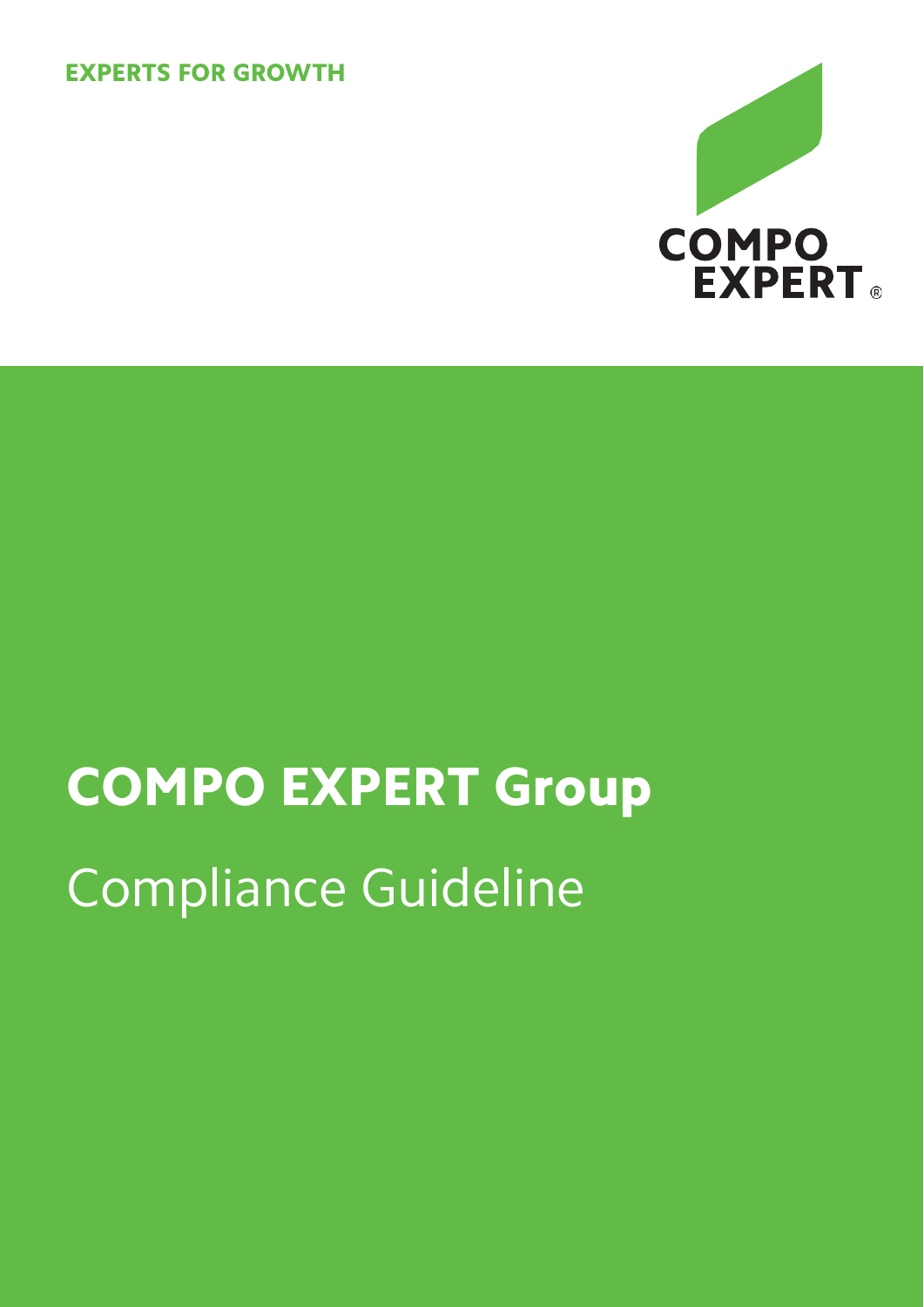# **CONTENTS**

| <b>COMPLIANCE MEANS</b>                                     | 3  |
|-------------------------------------------------------------|----|
| <b>NO CORRUPTION</b>                                        | 4  |
| <b>NO CARTELS</b>                                           | 5  |
| <b>ENVIRONMENTAL PROTECTION</b>                             | 6  |
| <b>OCCUPATIONAL SAFETY</b>                                  | 7  |
| <b>IT SECURITY</b>                                          | 8  |
| <b>RESPONSIBILITY, TRUST, AND OVERSIGHT</b>                 | 9  |
| <b>OUR COOPERATIVE SPIRIT AND OUR SOCIAL RESPONSIBILITY</b> | 10 |
| <b>REPORT COMPLIANCE VIOLATIONS</b>                         | 11 |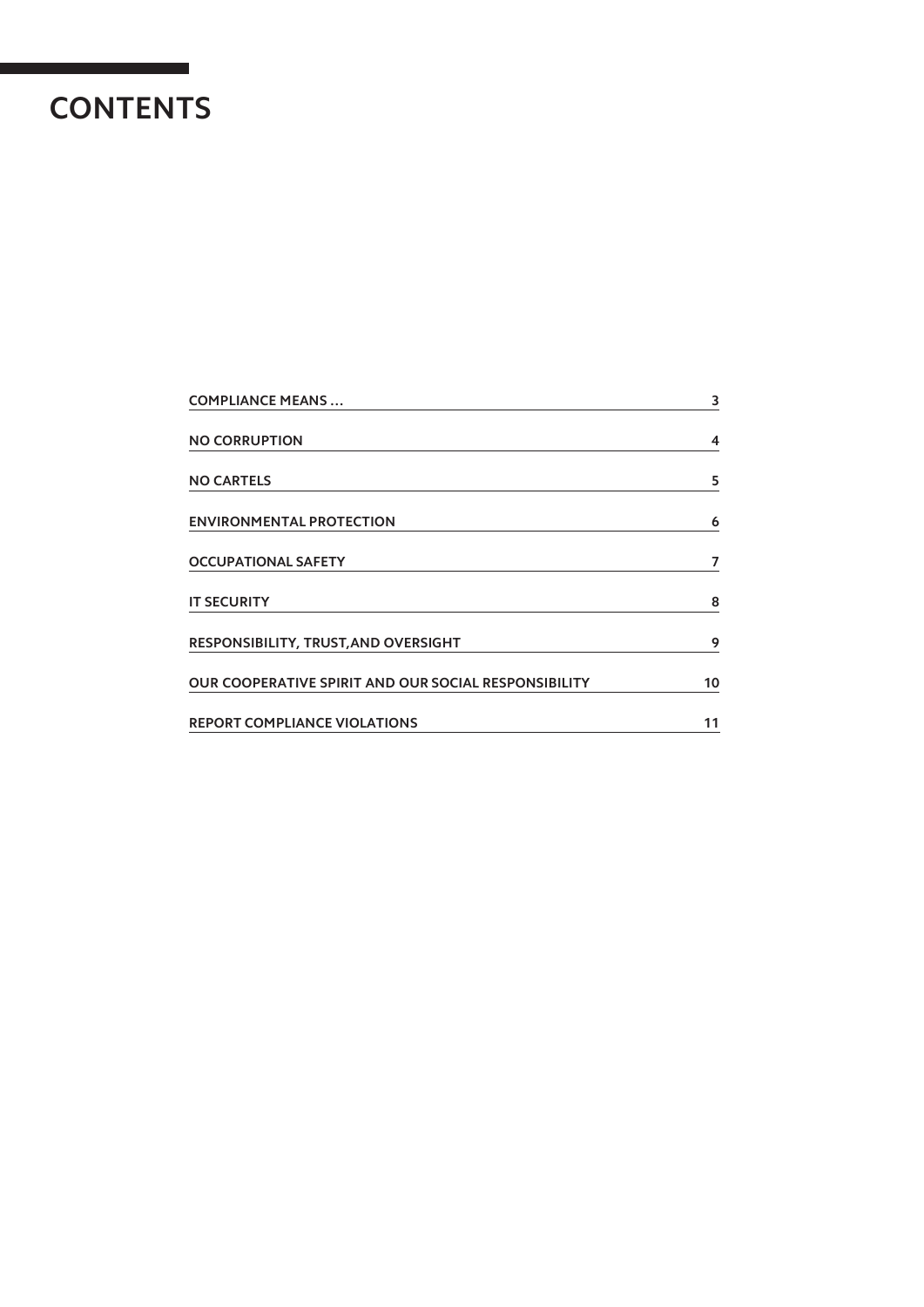# **INTRODUCTION**

# COMPLIANCE

#### **means**

#### **acting and making decisions in accordance with all relevant laws, regulations, and internal guidelines.**

We want compliance as a duty and responsibility of each employee to be a key element of our corporate ethos. Our commitment to compliance is in line with our conviction that sustainable business can only be achieved within the framework of generally accepted and observed rules:

Compliance violations could also expose the company to incalculable risks. These risks could threaten parts of the company or even the entire company and the jobs it provides.These risks are not always apparent to the person involved at the moment the compliance violation occurs.

To prevent compliance violations and the resulting risks, COMPO EXPERT is launching a long-term, sustainable compliance initiative.

#### **For this purpose, we have**

» Published a **code of conduct**

- » Developed a **compliance programme**, that is to say, a set of measures consisting of information and training
- » Createed a **compliance organisation**

The aim of the compliance initiative and the compliance organisation is not to introduce new rules and guidelines, but to ensure that existing public laws, as well as internal rules and regulations, are observed.This is intended to reduce risk and prevent threats to the company and the jobs associated with it.

If new rules and guidelines become necessary, they will be developed by the relevant specialist departments and agreed upon by the appropriate bodies as previously.Today, we would like to clarify our position with regard to certain individual issues that we believe to be very significant. It is important to us that we explain the purpose and direction of the compliance initiative to you at this earlystage.

We are confident that you will share our view and our understanding of the key points.

The Management Board

h go*lfh*i



**Thomas H. Ahrens (CEO)**



**Dr. Ingo Müller (CPO)**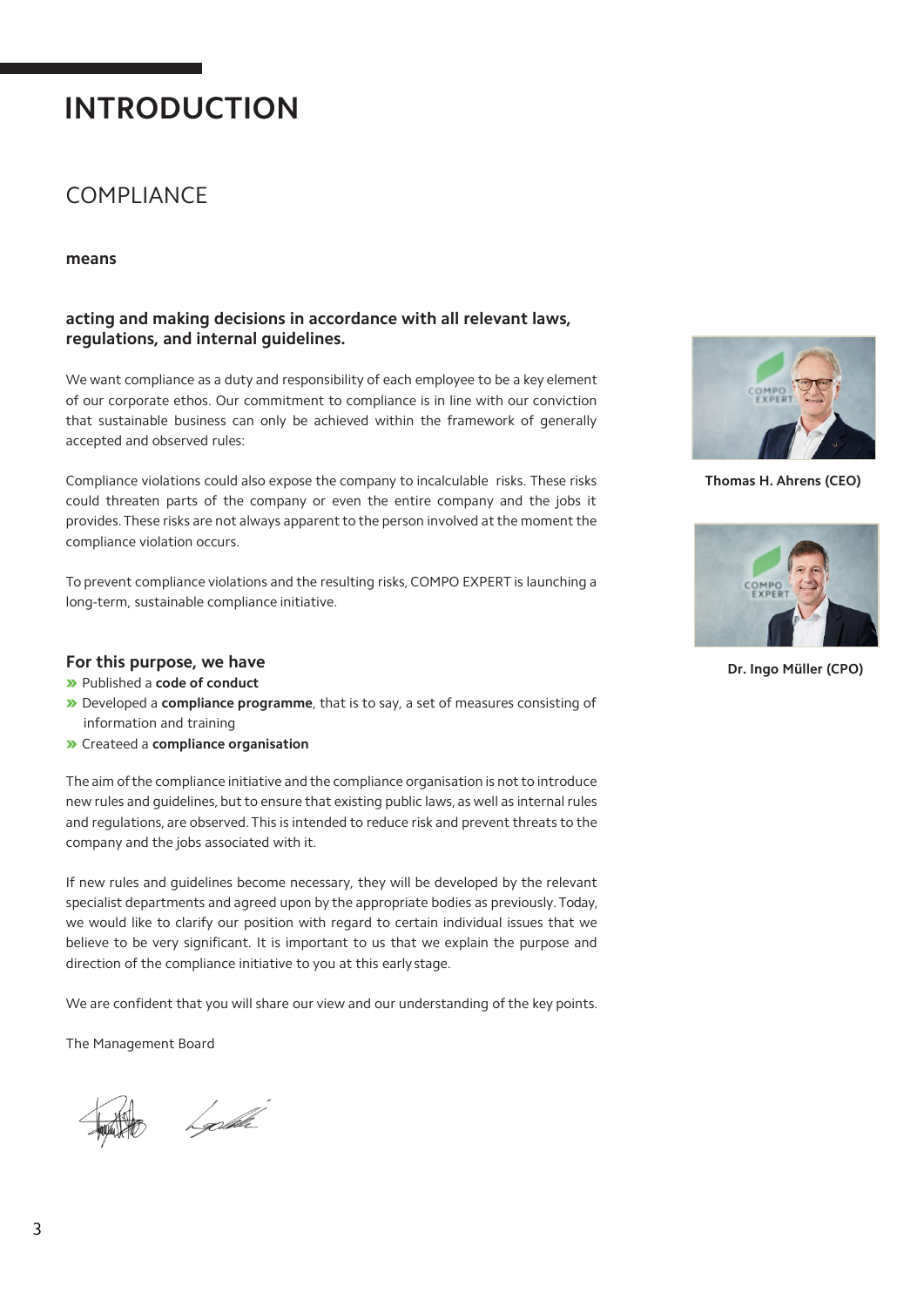## <span id="page-3-0"></span>NO CORRUPTION

Corruption is "the act of accepting or granting benefits or financial contributions in order to unfairly influence commercial or official decisions".

Corruption is outlawed all over the world and incurs severe penalties. The person offering the bribe and the person accepting it could both face imprisonment. Corruption offenses are not only subject to local jurisdiction and legal proceedings, but are also pursued and prosecuted across national borders.



These punishments range from fines for the company and its managing directors to the organisation being barred from future contracts in certain countries. Above all, however, these compliance violations could seriously harm the company's reputation. Our status as a reliable partner could be irreparably damaged. The impact on sales, operating result, and jobs could be just as severe.

It is not always easy to decide which financial contributions or invitations are in line with conventional, fair business dealings and at what precise point they start to become dishonest and turn into corrupt activities. In the event that these concerns arise, line managers or, in future, Compliance Officers will define rules of conduct to help prevent corruption.

#### "WE WOULD PREFER TO TURN DOWN BUSINESS THAN GAIN OR PURSUE IT BY IMPROPER MEANS!"

**Thomas H. Ahrens, CEO**

The key point here is that financial contributions and invitations should only be used to express appreciation for the business partner and to create a pleasant atmosphere in which to hold discussions with customers or suppliers, for example. Under no circumstances should they ever appear to be intended to influence.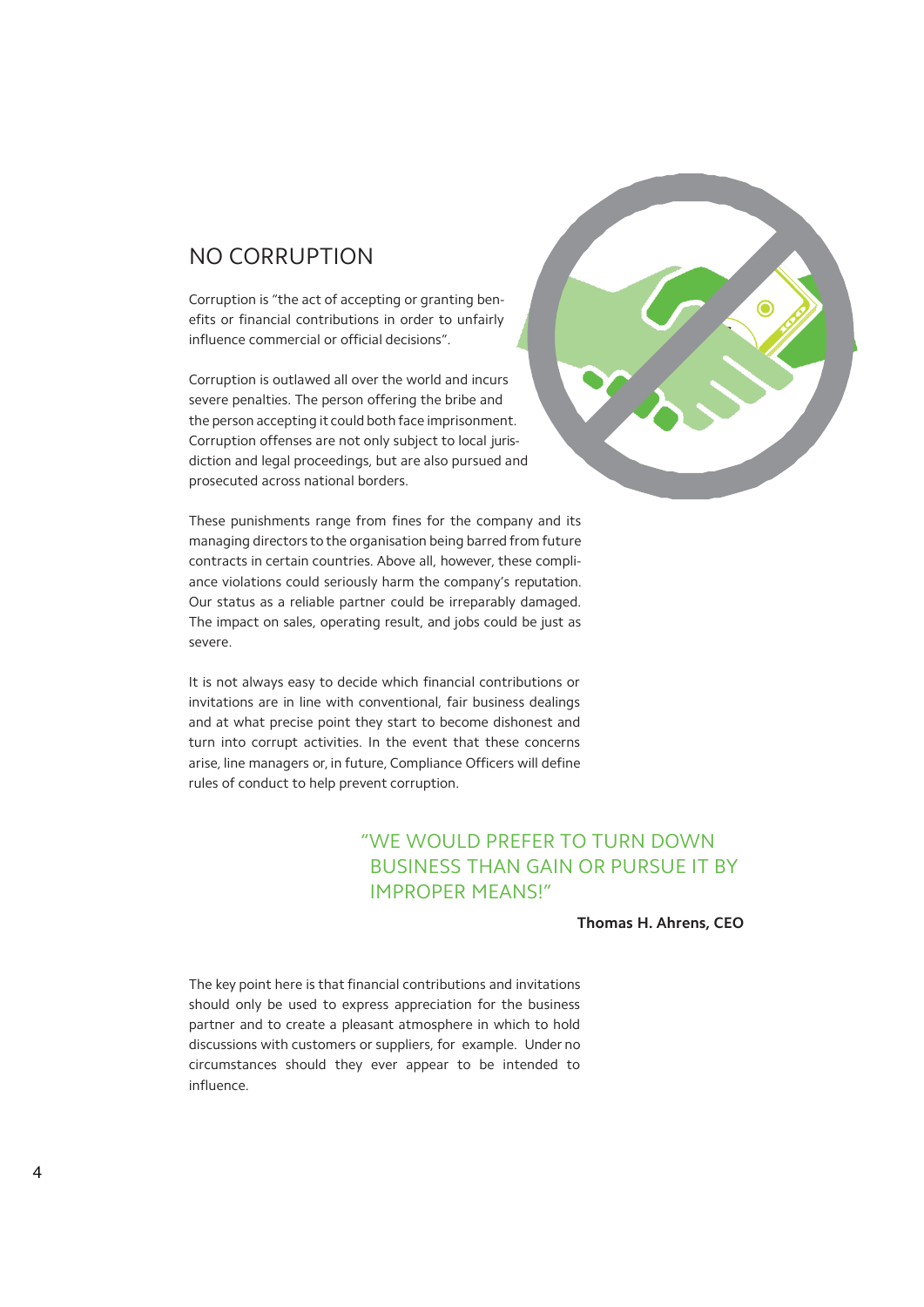#### "HIGHER MARGINS OR HIGHER SALES NEVER JUSTIFY A VIOLATION OF ANTITRUST LAW OR THE ASSOCIATED RISK."

**Dr. Ingo Müller, CPO**

#### <span id="page-4-0"></span>NO CARTELS

The antitrust, or anticartel, rules in international legislation are designed to maintain free and fair competition. They strictly prohibit any behaviour that restricts the freedom of competition. This primarily relates to anticompetitive arrangements, such as price fixing or market sharing, as well as the exchange of information that could affect competition.

It is increasingly common for violations of antitrust law to be investigated at national and international level. The penalties are harsh – as can be seen almost every day in the press. Furthermore, it is becoming increasingly common for the affected customers to be awarded claims for compensation that exceed the actual penalties.We cannot and do not want to bear such a risk. More than anything, however, a violation of thesemarket rules would severely damage the confidence that our customers have inus.

We often meet and talk with our competitors at trade fairs and congresses. It is important to beware that topics such as customers, conditions, prices, and delivery quantities are never discussed at these events. It is extremely important that we react in a clear way if invited by a competitor to take part in anticompetitive activities. The immediate response must be as follows:

- » Decline the invitation clearly and unambiguously
- » End the conversation and, if necessary, leave the room
- » Inform the appropriate line manager and (in future) the Compliance Officer

If there is ever any doubt, line managers or (in future) Compliance Officers can offer advice and recommendations to ensure compliance with the relevant antitrust laws.

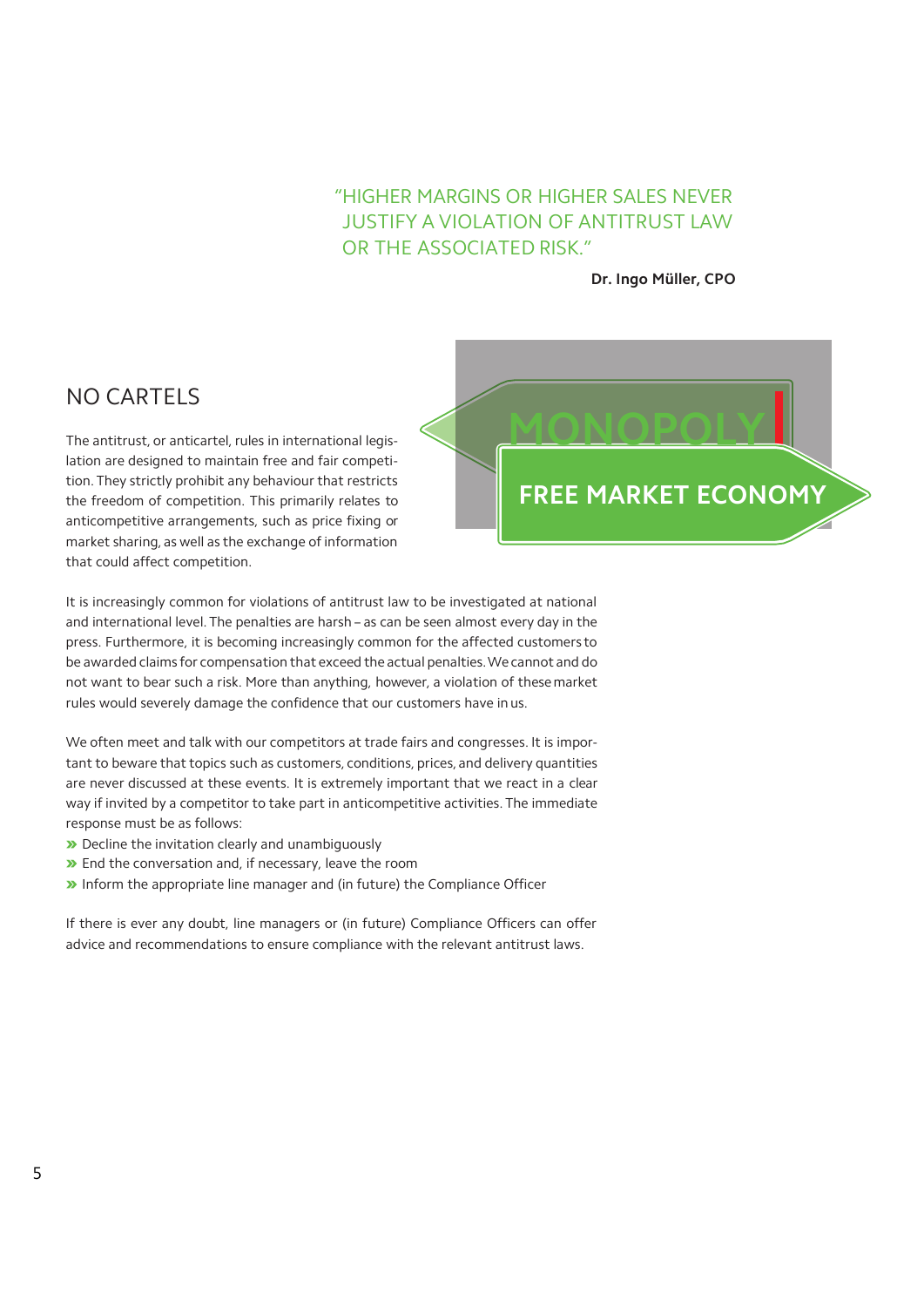#### "FUTURE GENERATIONS SHOULD BE ABLE TO ENJOY OUR ENVIRONMENT AND LIVE HEALTHILY IN IT."

**Thomas H. Ahrens, CEO**

## <span id="page-5-0"></span>ENVIRONMENTAL PROTECTION

COMPO EXPERT is aware of its responsibility to society and the environment. It is convinced that a company can only remain successful in the long term by integrating factors such as safety and the environment into a comprehensive overall plan.This plan must incorporate every business unit from purchasing to development, production, and quality assurance through to marketing and sales.

With its locations in Krefeld and Vall d'Uixó, COMPO EXPERT is governed by the Seveso III Directive (EU Directive on the control of major-accident hazards involving dangerous substances). We therefore have a very specific responsibility to keep our environment clean.This is something we take very seriously. Our integrated management system and the safety and environmental management system that it includes play a key role in fulfilling this responsibility.Our products are manufactured exclusively within the framework of the authorisations granted to us. Our employees are given all the training they need in order to carry out their responsibilities.

Safety includes all those procedures designed to protect people, plants, and equipment. Specifically, this means plant safety and security, occupational safety, and fireprotection.

Our companymayonlymake use of the environmental media–air, water, and soil – within the framework of the authorisations that have been granted. Our plants must comply with the relevant laws and regulations. As a rule, our plants require approval in accordance with the German Federal Immission Control Act (BImSchG) and the corresponding national laws in Spain and Belgium.

It is not acceptable to carry out any unauthorised activities or to intentionally or wilfully exceed the limits set out in the authorisations. The unauthorised introduction of substances into the sewage network or the environment is not tolerated within the



COMPO EXPERT Group and will result in internal investigations and corresponding punitive action. In such cases, we must and will alert the relevant authorities.

Accordingly, all necessary and prescribed technical and organisational safety precautions must be implemented in order to prevent unauthorised and dangerous environmental pollution.

However, should an unintentional violation occur, such as a release of substances, the relevant internal departments must be notified immediately.They will then alert external agencies, as required, in accordance with the emergency plan. The earlier an incident is notified, the greater the potential to limit its impact.

A cover-up of a notifiable incident is never in the interest of the company and will not be tolerated. For this reason, measurement results and records should be considered important documents. Any manipulation or subsequent alteration is also not in the interest of the company and will be met with appropriate penalties. COMPO EXPERT works proactively with the environmental authorities at all times.

Aside from any personal injury, equipment damage, or potential ecological harm, any incident involving safety or environmental protection also represents a financial risk to the company. High penalty charges, compensation claims, or the withdrawal of operating licenses could have a huge impact on our company and our jobs.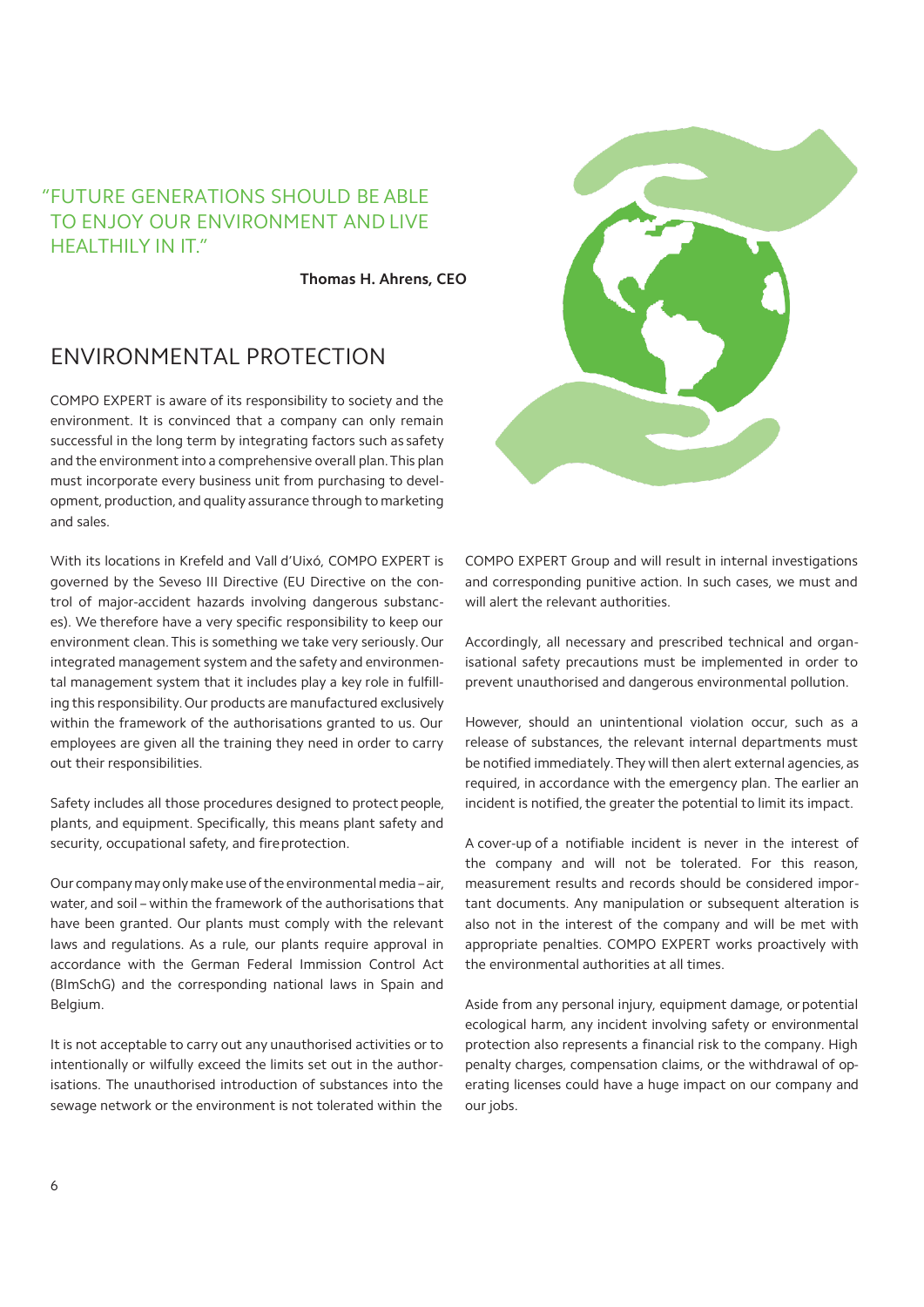# <span id="page-6-0"></span>OCCUPATIONAL SAFETY

Occupational safety is another major responsibility facing COMPO EXPERT as a manufacturing group. By this, we mean the following:

- » Ensuring the safety and health of all employees, including visitors to the company
- » Reducing the risk of accident, investigating all accidents and near misses, and responding appropriately
- » Carrying out all of the occupational health checks as required by law
- » Identifying and implementing measures designed to allow the continued improvement of occupational safety

Handling hazardous substances requires special industrial safety measures and appropriate training.We comply with the relevant standards and regulations in this area. Of significant importance here is the role played by the committee for occupational safety and cooperation with occupational safety experts. This is regulated accordingly in other countries. However, we do not only monitor those workplaces that are exposed to these kinds of risks. All workplaces are prone to certain hazards, and we have taken this into account in a risk analysis. In many cases, a company doctor is available to provide advice and can be contacted by any employee.

However, we will only be successful if all employees work together towards these occupational safety objectives. To achievethis, it is important to recognise and amend any misconduct, as well as identify any new hazards and mitigate them. It goes without saying that personal protective equipment must always be worn or used.

"OCCUPATIONAL SAFETY IS THE RESPON-SIBILITY OF THE COMPANY TOWARDS ITS EMPLOYEES AND THEIR FAMILIES.HOWEVER, EMPLOYEESAREJOINTLYRESPONSIBLE."

**Thomas H. Ahrens, CEO**



It is of utmost importance to COMPO EXPERT that safety is continuously improved at all its locations. We are systematically working on improving plant safety, occupational safety, and health protection. Our objective is to prevent potential risks and ensure effective hazard prevention. We therefore hold or offer regular training sessions on this matter. Nevertheless, each and every employee is jointly responsible for his or her safety in the workplace.

Over time,a decline in the level of care and attention could lead to a major problem. It is in the interests of the employee, as well as that of his or her colleagues and the company as a whole, to comply with the regulations adequately and at all times. Line managers must set an important example in this regard.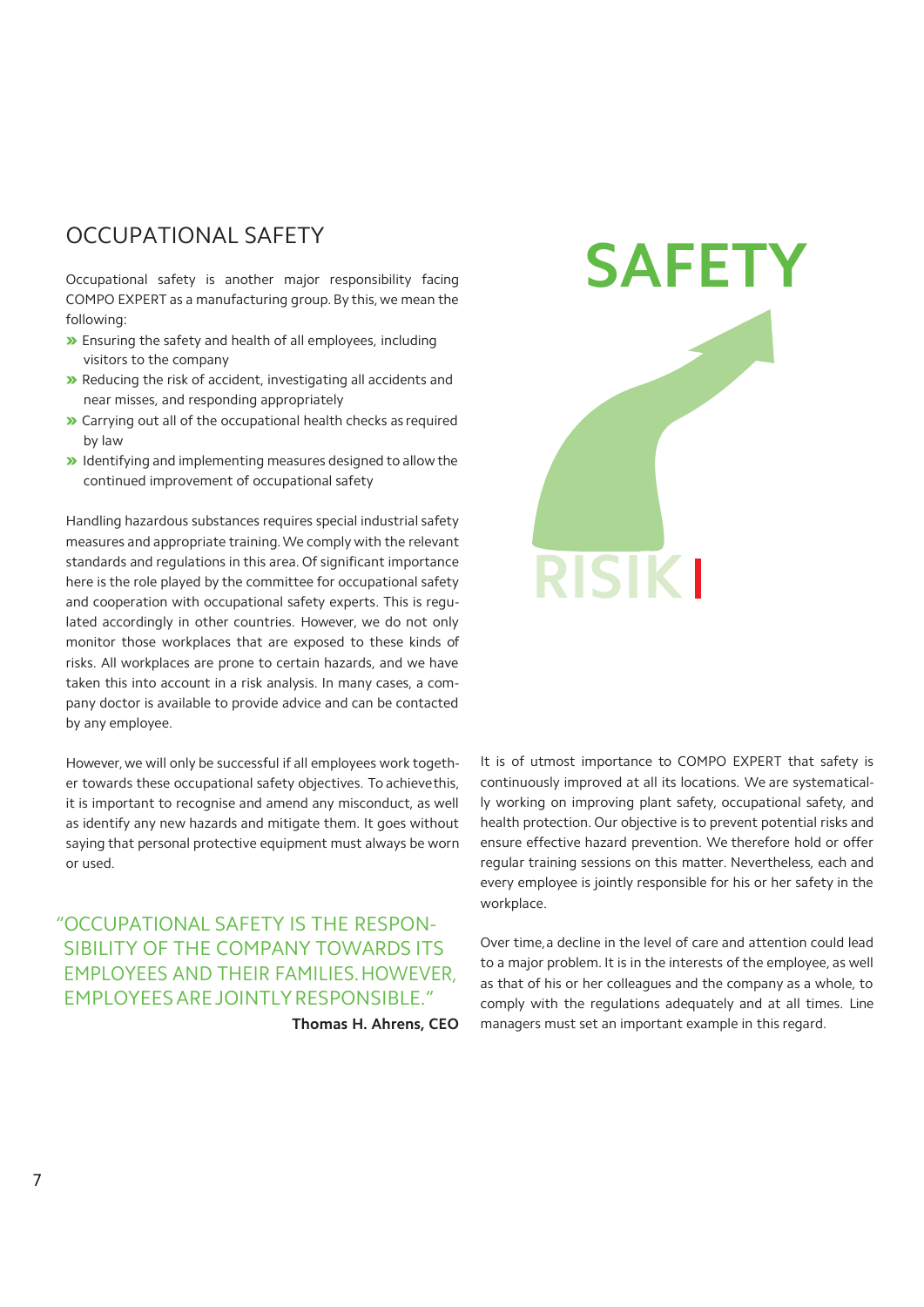# <span id="page-7-0"></span>IT SECURITY

IT security covers all of the measures taken to ensure data processing functions well and without errors.

Essentially, these steps comprise the following:

- » Data archiving with the appropriate backup and recovery procedures to restore data in the event of server/hard drive failure or similar incidents
- » Preventing unauthorised access to our networks in order to protect data and processes
- » Protection against viruses, Trojan horses, and any options that grant third parties access to our computers, which may threaten our data security and ability to function properly
- » Ensuring the physical security of our servers and other hardware

Alongside the careful working methods our IT department follows, IT security is highly dependent on employees using it responsibly.

This includes:

- » Keeping passwords confidential
- » Not sharing passwords with third parties
- » Locking the screen whenever you leave yourworkstation,even for a short time
- » Not opening e-mails or attachments originating from a dubious or suspicious source

# **REA**

#### **In the event of any concerns, always contact the IT department.**

Another important security measure is to

» check any important and/or dubious requests received via email by speaking to the sender over the phone or in person.

This point refers in particular to a new, increasingly common variant of cybercrime known as "fake president". This involves criminals spying on a company and using a stolen e-mail alias – usually that of the managing director – to issue instructions to make bank transfers or change account numbers in order to move large amounts of money to third-party accounts. Please be vigilant and use common sense. If in doubt, ask – especially if the e-mail expressly forbids you to do so!

#### "IT SECURITY IS LARGELY DEFINED BY THE RESPONSIBLE HANDLING OF THE EMPLOYEES WITH SENSITIVE DATA AND PASSWORD PROTECTION."

**Dr. Ingo Müller, CPO**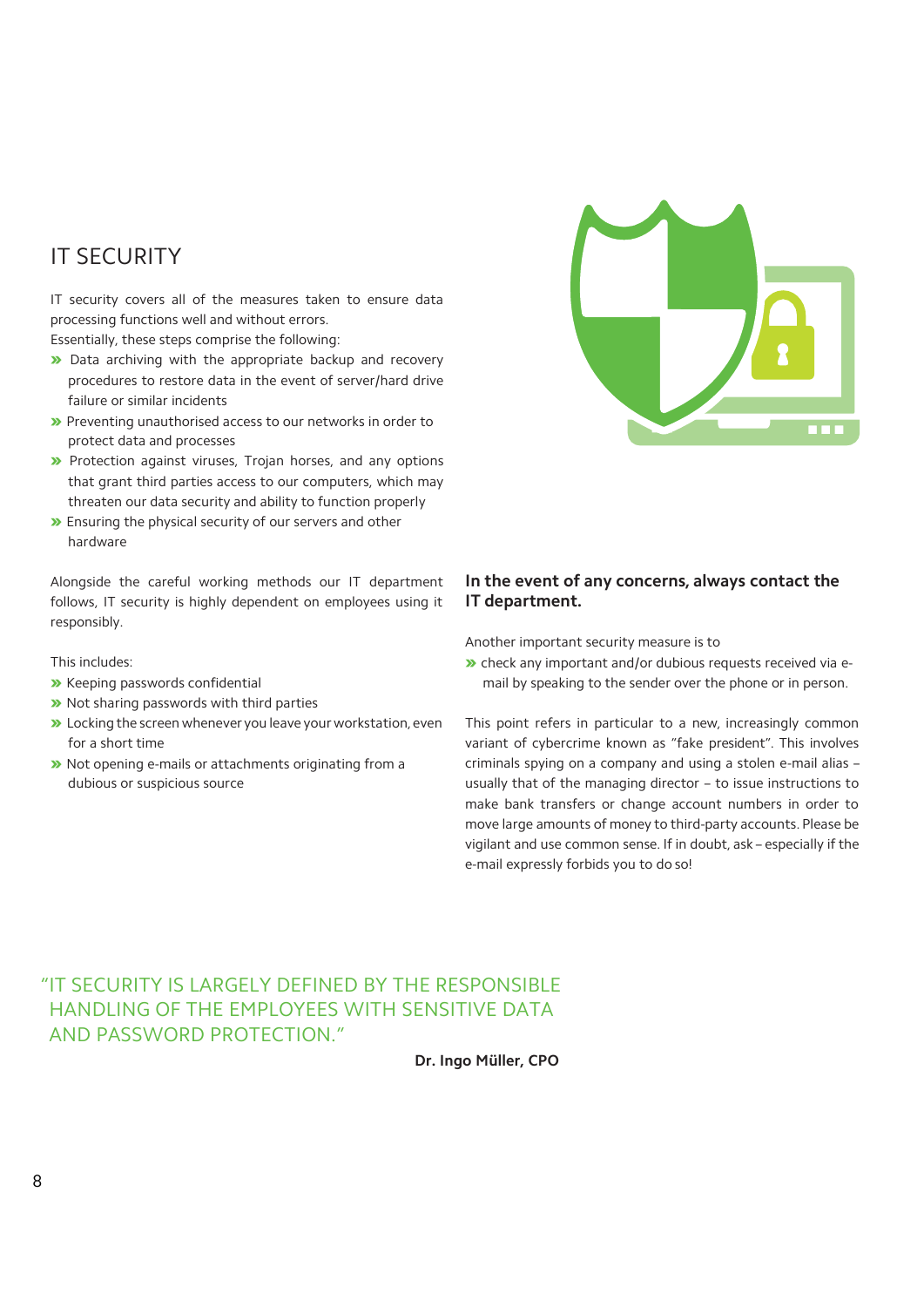## <span id="page-8-0"></span>RESPONSIBILITY, TRUST, AND OVERSIGHT

The Management Board has a particular responsibility to manage the company successfully and in accordance with the law,all relevant regulations, and any agreements with its financing partners. Consequently, the Management Board is responsible not only for making the right decisions, but also for ensuring that these decisions are implemented correctly.

#### "AS MUCH TRUST AS POSSIBLE – AS MUCH OVERSIGHT AS NECESSARY!"

**Thomas H. Ahrens, CEO**



To do this, company management uses the following tools:

#### » **Delegation of responsibility**

The Management Board cannot and does not want to make all of the decisions in the company itself.By carefully selecting competent employees, decisions can be made at different levels within a specified framework. This is defined in our signature guidelines.

#### » **Communication**

Decentralised decision-making can only achieve a common objective if all decision-makers are aware of the objective and have agreed on a common path. Objectives, paths, and framework conditions change or develop over time. This means that a one-off agreement is not sufficient, instead a continuousexchangeofinformationis required.Framework conditions that change at short notice, in particular, are discussed at our regular meetings, such as the Management Board meeting, GMT meetings, or department meetings.

#### » **Trust and oversight**

Our cooperation is based on trust.This trust is necessary in order to work efficiently and effectively. Nonetheless, occasional checks are required to ensure that communication has been properly received and that decisions are aligned and actions coordinated.

Oversight, especially in the form of spot checks, should therefore not be seen as a lack of trust, but as part of a feedback loop to ensurethat decisions are implemented correctly.Oversight isalso an expression of responsibility for the whole business. It ensures that individual errors do not threaten the entire company including its jobs and investments.

The Management Board assumes overall responsibility. Each employee also takes responsibility for his or her own area. This responsibility is met through competence, care, communication, and the appropriate oversight. Well-founded trust thus underpins cooperation at all levels.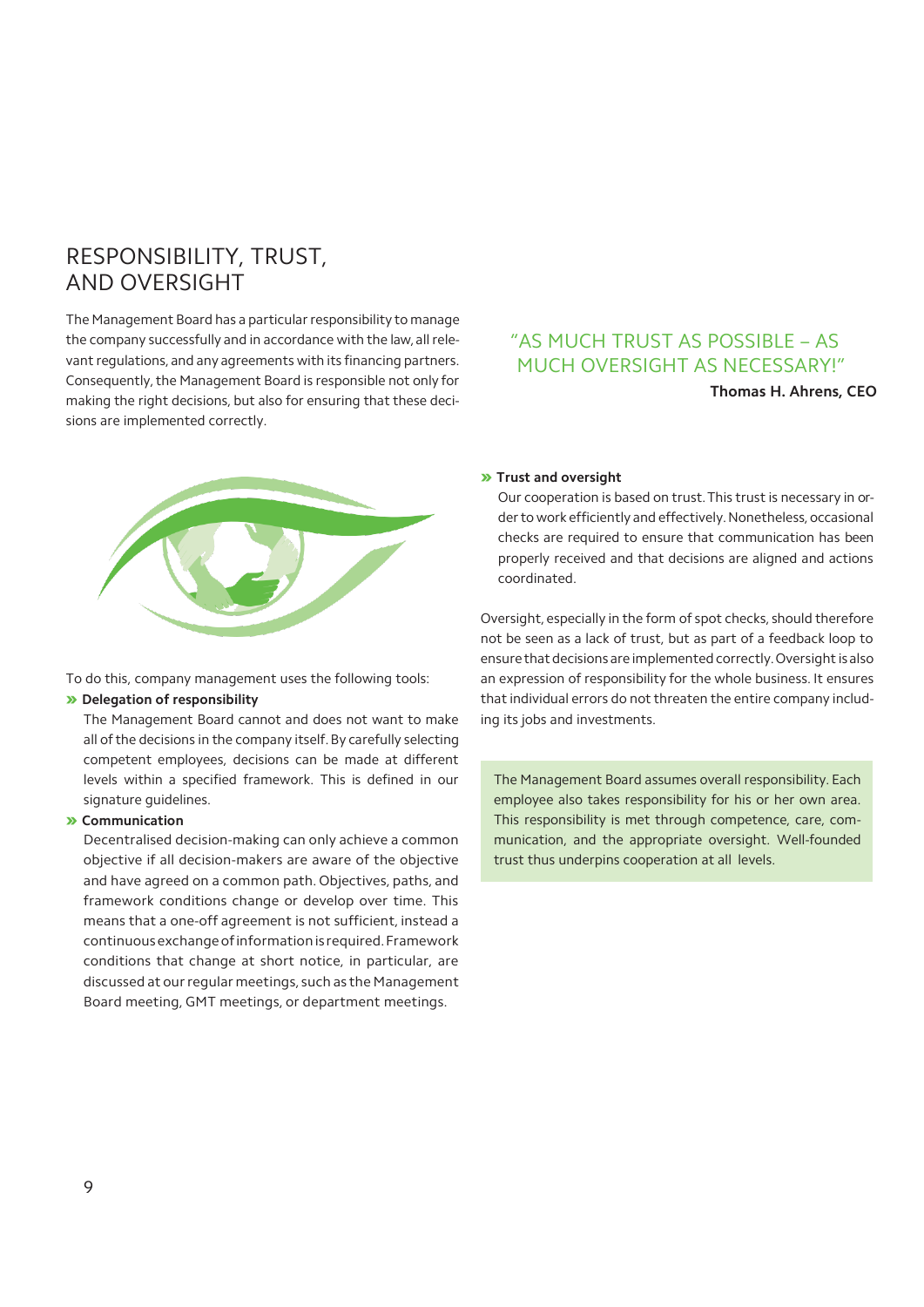# <span id="page-9-0"></span>OUR COOPERATIVE SPIRIT AND OUR SOCIAL RESPONSIBILITY

As a medium-sized group, COMPO EXPERTis active in almost all international markets. We see our greatest potential for growth outside our domestic market Germany and want to continue to develop in this area. As a result, we increasingly operate in a multicultural environment.We feel that diversity enriches our spirit of cooperation.

Discrimination on the basis of sex, race or ethnic origin, belief or religion, disability or sexual identity and age is not tolerated and will be met with punitive action within the company. We believe that every employee and business partner deserves respect. We therefore expect all interactions to be respectful.

Moreover, in every form sexual harassment is not tolerated and will be punished under employment law.

As part of our social responsibility, we take measures to prevent child and forced labour or any type of compulsory service within our company or at any business partner working for our company.

"DIVERSITY IS AN ASSET."

**Thomas H. Ahrens, CEO**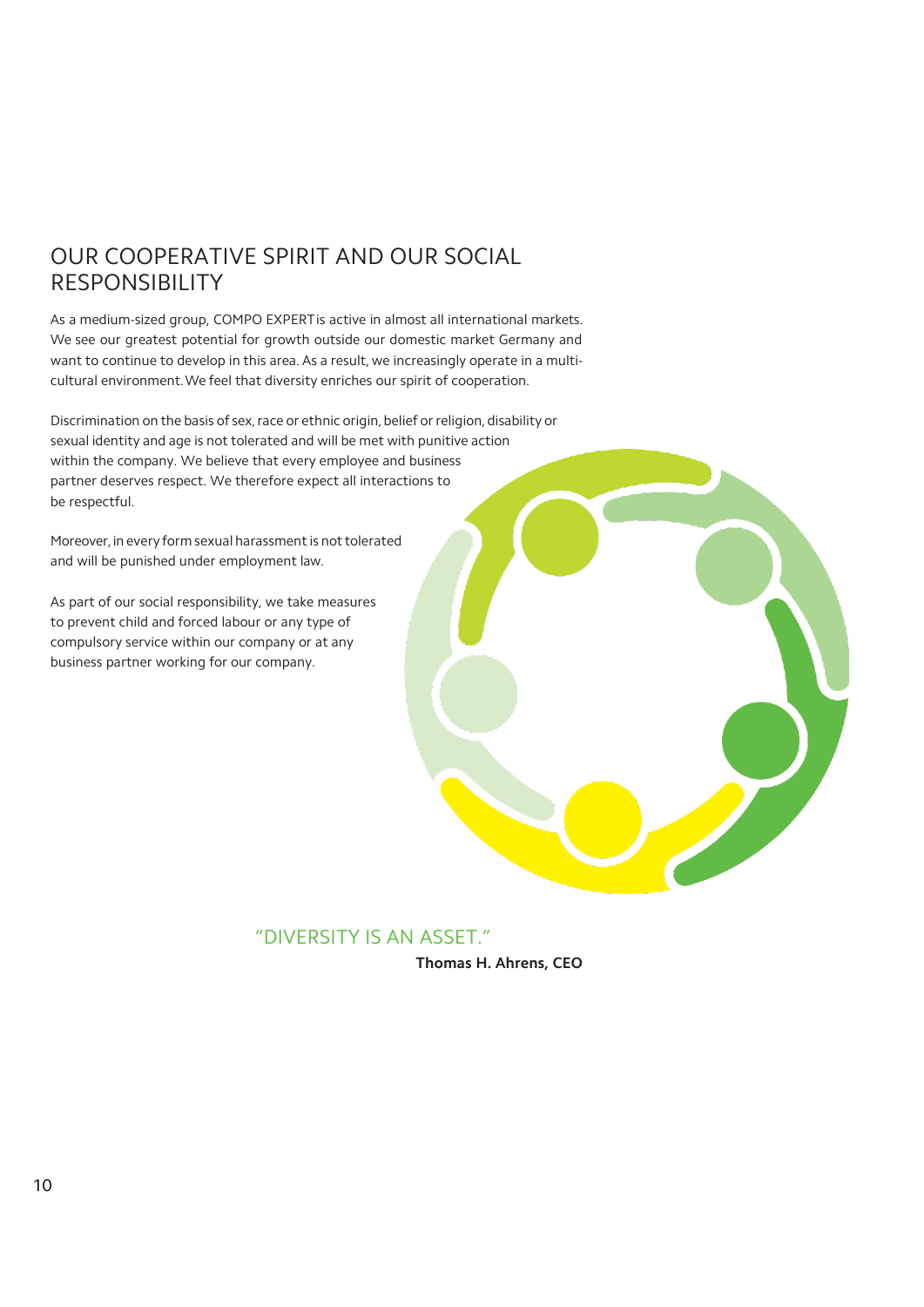#### <span id="page-10-0"></span>REPORT COMPLIANCE VIOLATIONS

As the COMPO EXPERT Group, our aim is to operate in accordance with laws and regulations. Furthermore, compliance violations represent a major risk to us, as they do to any company. Fines and compensation claims can pose a serious threat to companies and the jobs associated with them.

If you become aware of a violation,you may find yourselfin a difficult situation.Youwant to protect your company from legal violations on the one hand, but you do not want to be accused of being an informer on the other.This is also where corporate culture comes into play.In the USA, the reporting of compliance violations (known as "whistleblowing") is viewed positively in the corporate culture, whereas in Europe, people are often still reluctant to report violations.

#### **Do not forget that this could impact the very survival of your company!**

The Management Board of the COMPO EXPERT Group thus wants to develop an internal culture of compliance. We hope that employees will report compliance violations in order to protect the company and its workforce. Consequently, the Management Board will give any employees who report violations in good faith the same long-term support and protection they would receive if they had been accused of misconduct. Any violations can be reported to your line manager or anonymously to an external official.

For this purpose, we have set up a whistleblower system at an external reporting office. You can reach this under: **compliance.compo-expert@heuking.de**

We also ask you to take note of the Code of Conduct for business partners of our owner Grupa Azoty.

October 2021

**The Management Board**